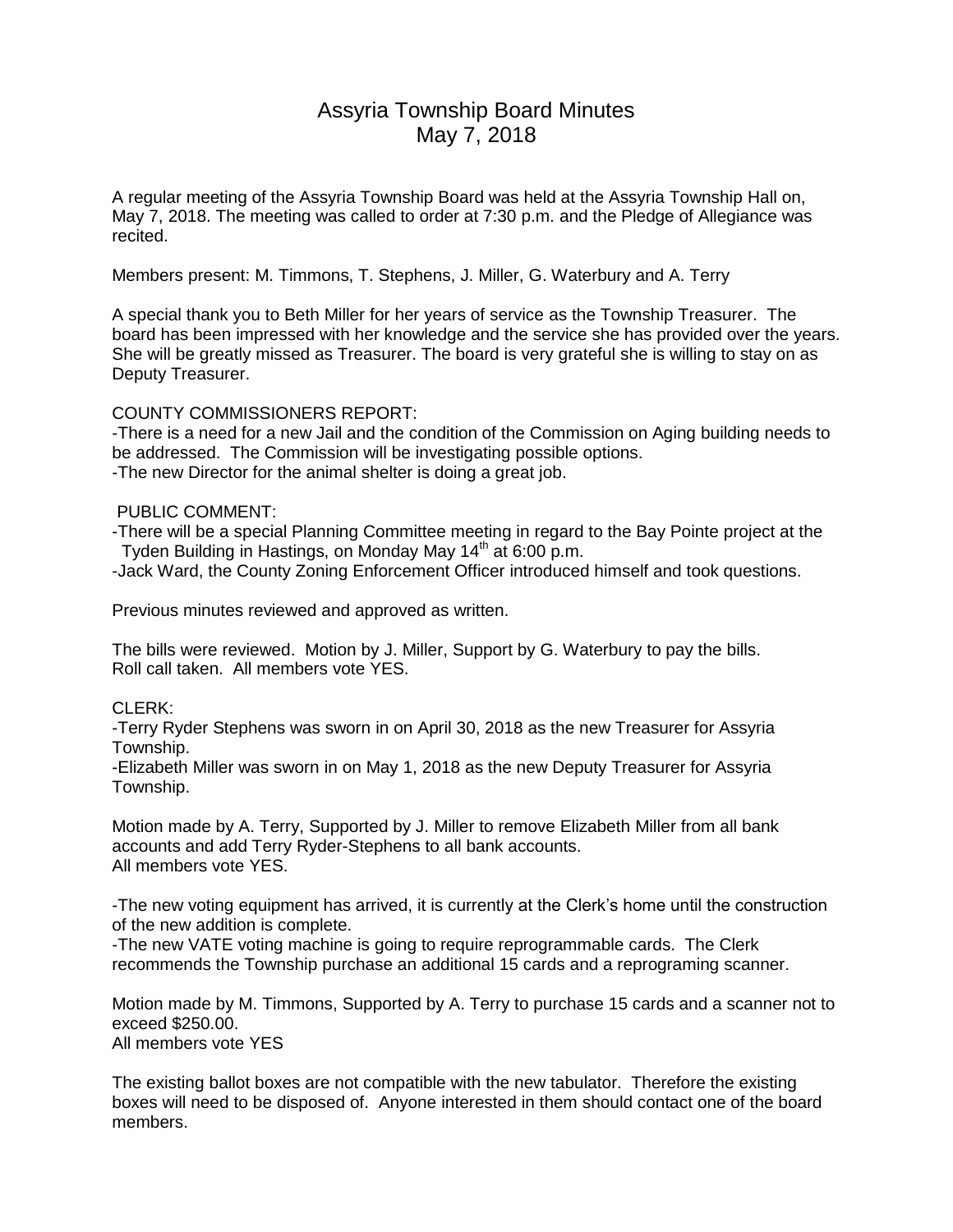## TREASURER: No Report

TRUSTEE: Jim Miller

-Floor covering for the new addition has been ordered. He also thanked Gene Waterbury for the cleaning work he did for tonight's meeting.

TRUSTEE: G. Waterbury -Nothing to report.

ASSESSOR:

-The BANA assessing program has made many changes. The current lap top computer probably won't be compatible with the new system, the desk top computer may be compatible. -Addressed the probable findings of the April 11, 2018 AMAR.

## SUPERVISOR:

-Discussed township roads and going on a road tour to observe their condition. -Discussed the dust control treatment.

Motion made by M. Timmons, Supported by J. Miller to advise the county to do our normal double application treatment this year. All members vote YES

-Discussed the Township policy manual he is working on.

-Selection of the individuals to be interviewed for the part-time Assessors position was made.

-The clerk will contact them to schedule a date and time.

-The Planning Commission did not approve the request to open a Junk Yard on M-66.

PUBLIC COMMENT: -Discussed the Township Cemeteries.

OLD BUSINESS: None

Meeting adjourned at 9:35 p.m.

Respectfully submitted, Annette Terry Assyria Township Clerk